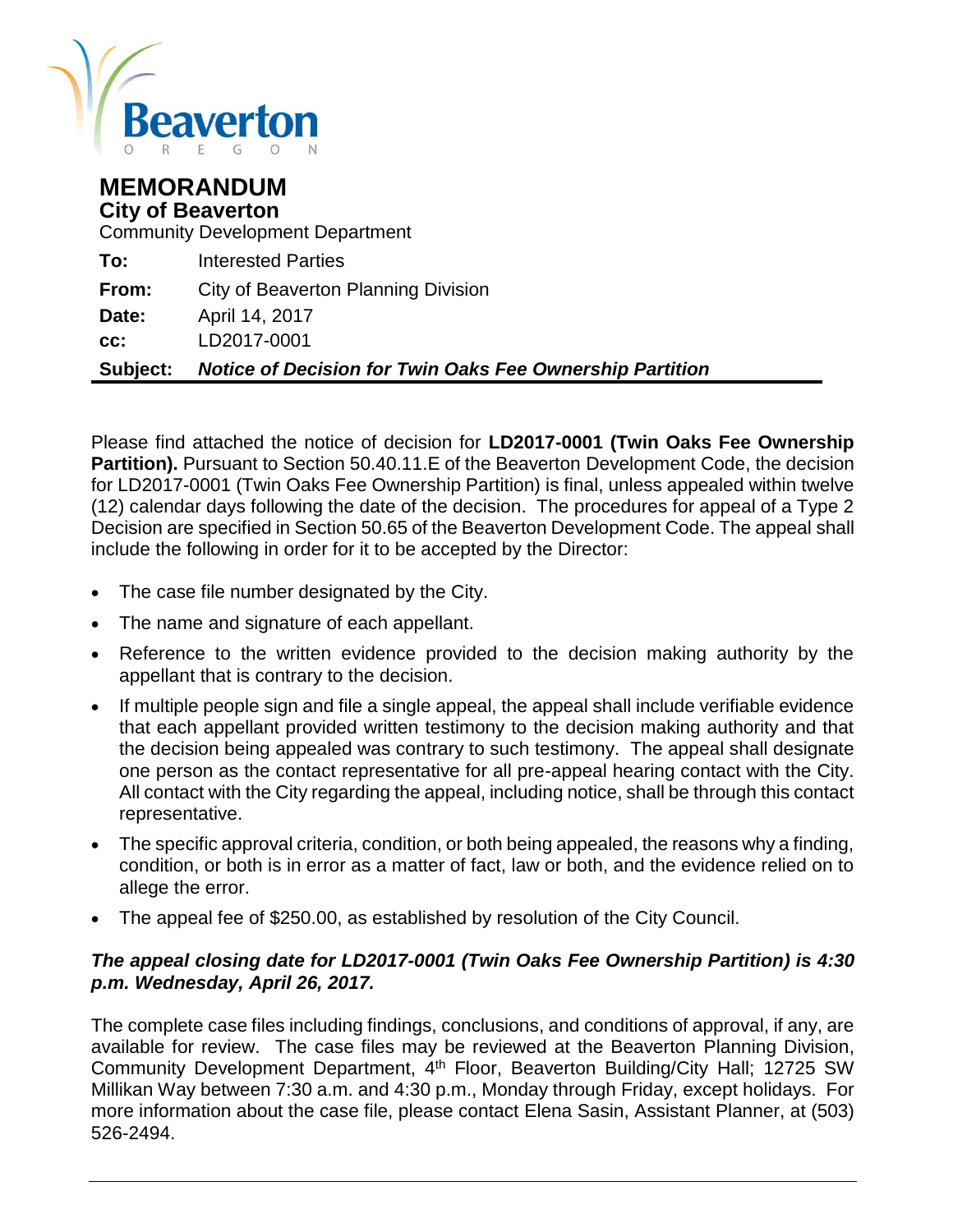

# **NOTICE OF DECISION**

| <b>DECISION DATE:</b>                                 | Friday, April 14, 2017                                                                                                                                                                                   |
|-------------------------------------------------------|----------------------------------------------------------------------------------------------------------------------------------------------------------------------------------------------------------|
| TO:                                                   | <b>All Interested Parties</b>                                                                                                                                                                            |
| FROM:                                                 | Elena Sasin, Assistant Planner                                                                                                                                                                           |
| PROPOSAL:                                             | LD2017-0001 (Twin Oaks Fee Ownership Partition)                                                                                                                                                          |
| <b>LOCATION:</b>                                      | The property is located at 1815 NW 169th Place. The property<br>is also described as Tax Lot 01300 on the Washington County<br>Tax Assessor's Map 1N131AB. The total site is approximately<br>2.2 acres. |
| <b>SUMMARY:</b>                                       | The applicant is seeking a Preliminary Fee Ownership Partition<br>approval to establish two (2) separate lots and one (1) common<br>tract for the two (2) existing buildings located on site.            |
| <b>APPLICANT-</b><br><b>PROPERTY</b><br><b>OWNER:</b> | <b>Pacific NW Properties</b><br>Attn: Paul Gram<br>9770 SW Heather Lane<br>Beaverton, OR 97008                                                                                                           |
| <b>APPLICANTS</b><br><b>REPRESENTATIVE:</b>           | Joyce Jackson, PLA<br>1940 Sylvan Way<br>West Linn, OR 97068                                                                                                                                             |
| <b>APPLICABLE</b><br><b>CRITERIA:</b>                 | <b>Facilities Review Section 40.03</b><br>Preliminary Fee Ownership Partition Section 40.20.15.6.C                                                                                                       |
| <b>RECOMMENDATIONS:</b>                               | APPROVAL of LD2017-0001 (Twin Oaks Fee Ownership<br>Partition) subject to conditions identified at the end of this<br>report.                                                                            |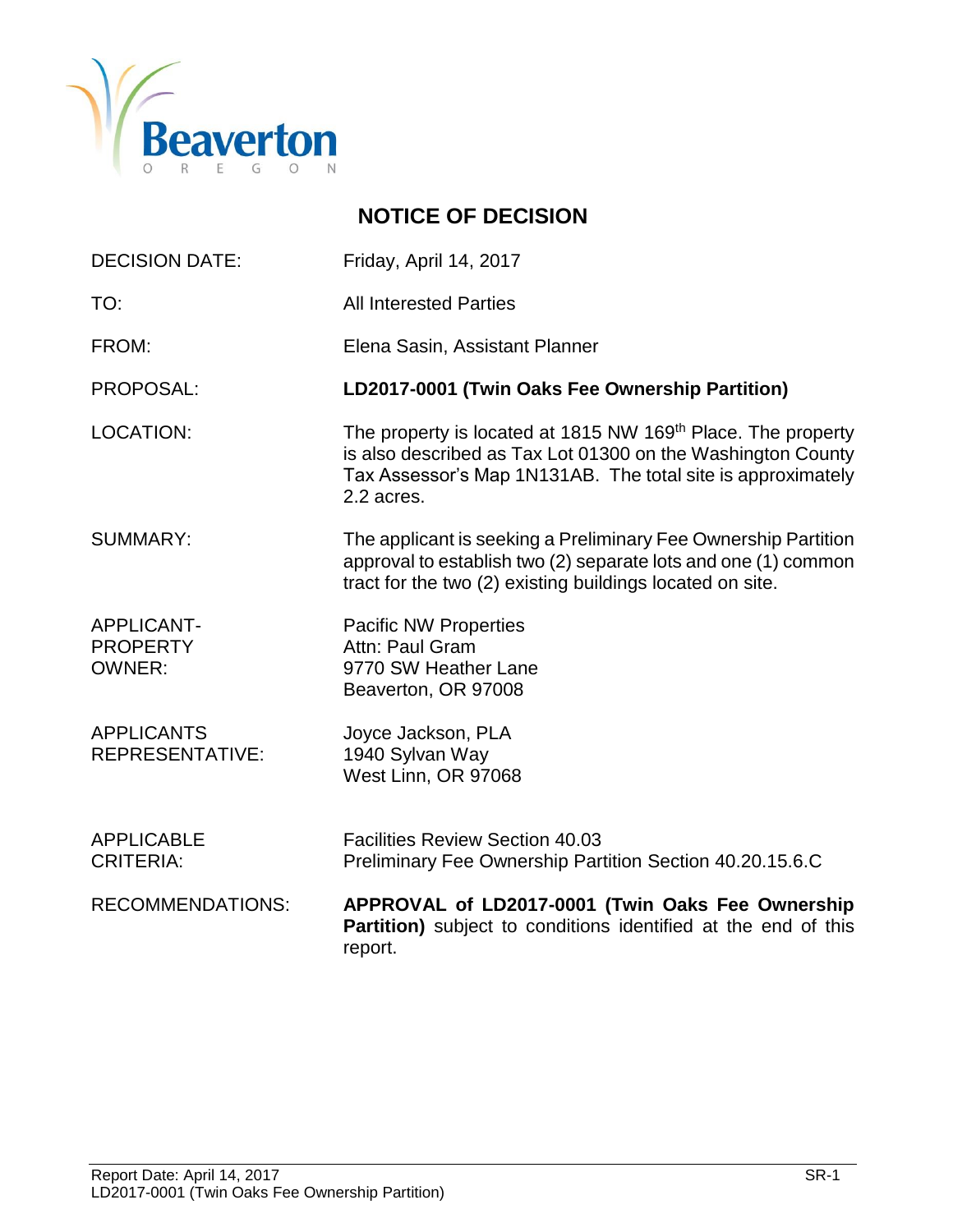# **Exhibit 1**



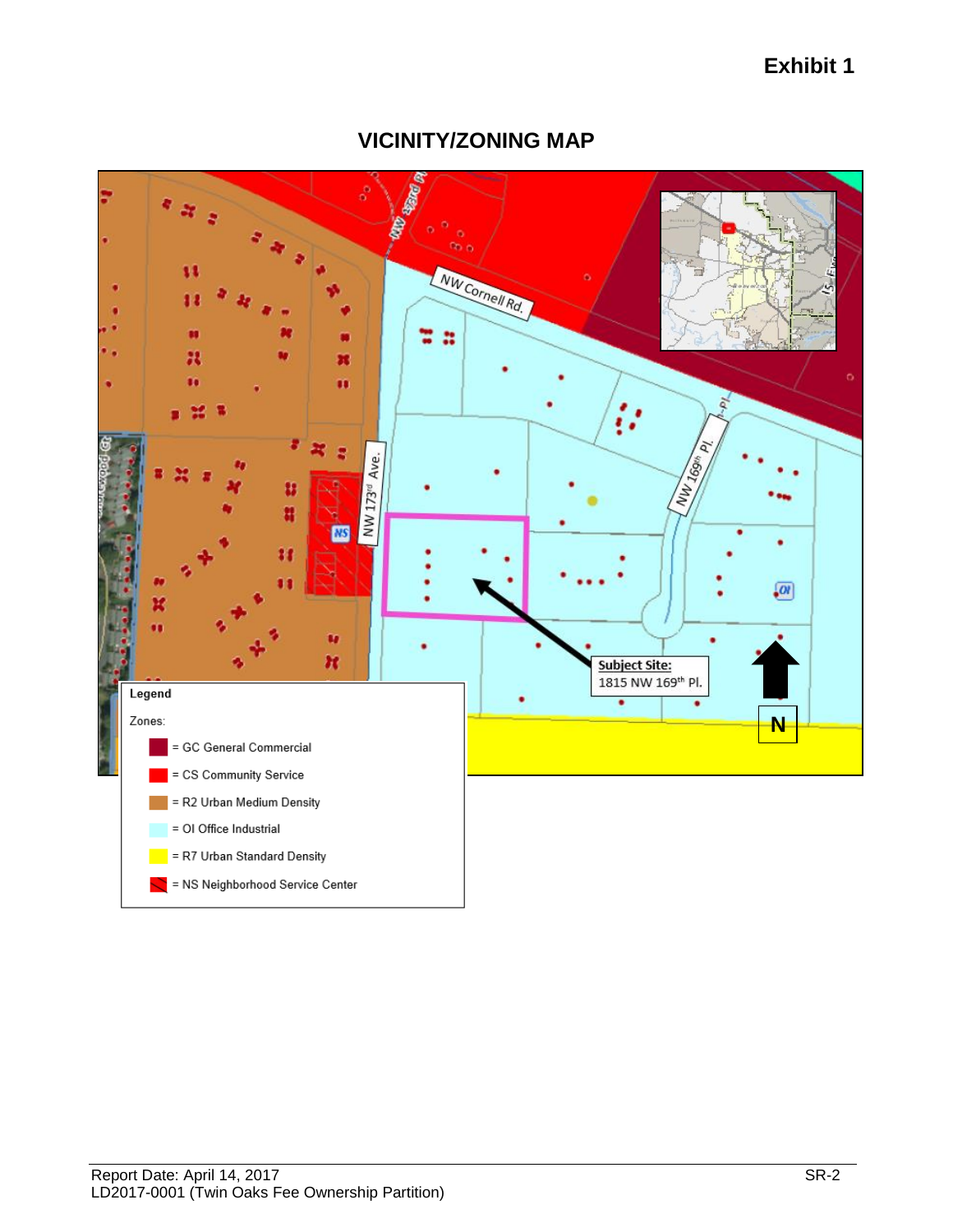## **BACKGROUND FACTS**

## **Key Application Dates**

| Application | <b>Submittal Date</b> | <b>Deemed Complete</b> | $120$ -Day <sup>*</sup> | 240-Day**        |
|-------------|-----------------------|------------------------|-------------------------|------------------|
| LD2017-0001 | February 8, 2017      | February 22, 2017      | June 22, 2017           | October 20, 2017 |

\* Pursuant to Section 50.25.8 of the Beaverton Development Code, the City will reach a final decision on an application within 120 calendar days from the date that the application was determined to be complete or deemed complete unless the applicant agrees to extend the 120 calendar day time line pursuant to subsection 9 or unless State law provides otherwise.

\*\* Pursuant to Section 50.25.9 of the Development Code this is the latest date, with a continuance, by which a final written decision on the proposal can be made.

#### **Existing Conditions Table**

| <b>Current</b>                                                                                                                                                                                                                                                                                                                                |                                                                       |  |  |  |
|-----------------------------------------------------------------------------------------------------------------------------------------------------------------------------------------------------------------------------------------------------------------------------------------------------------------------------------------------|-----------------------------------------------------------------------|--|--|--|
| <b>Development</b>                                                                                                                                                                                                                                                                                                                            | This property is currently developed with two (2) detached buildings. |  |  |  |
| <b>Site Size</b><br>Approximately 2.2 acres                                                                                                                                                                                                                                                                                                   |                                                                       |  |  |  |
| <b>NAC</b><br><b>Central Beaverton</b>                                                                                                                                                                                                                                                                                                        |                                                                       |  |  |  |
| Zoning:<br>Uses:<br>North: OI (Office Industrial)<br>North: Office/Warehousing<br><b>Surrounding</b><br>South: OI (Office Industrial)<br>South: Office<br><b>Uses</b><br>East: OI (Office Industrial)<br>Office<br>East:<br>West: NS (Neighborhood Service)<br>West: Medical/Office<br>R2 (Residential - Urban Medium Density)<br>Residential |                                                                       |  |  |  |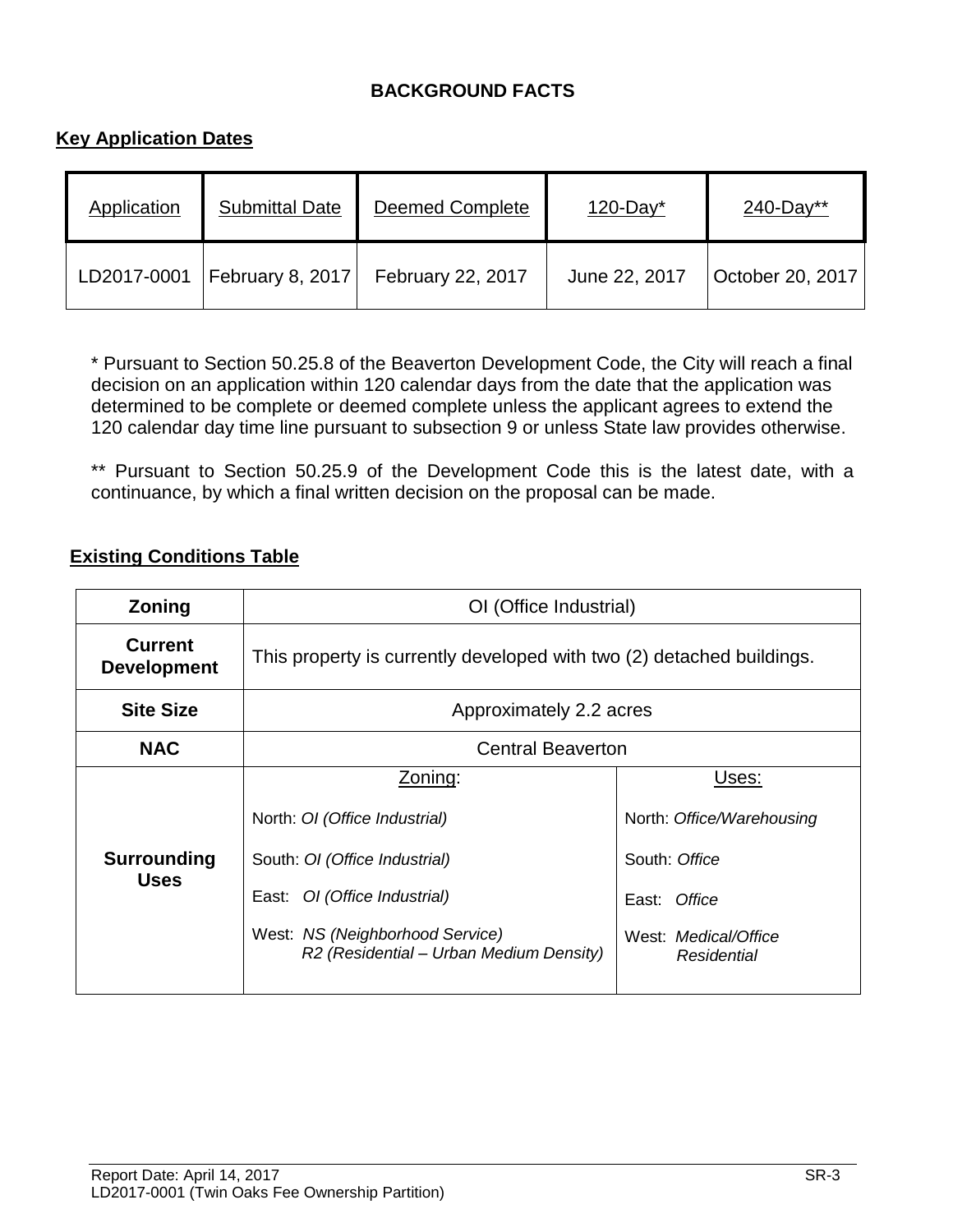## **DESCRIPTION OF APPLICATION AND TABLE OF CONTENTS**

|                                                                                                | <b>PAGE No.</b> |
|------------------------------------------------------------------------------------------------|-----------------|
| Attachment A: Facilities Review Committee Technical Review and<br><b>Recommendation Report</b> | FR1-9           |
| Attachment B: LD2017-0001 - Preliminary Fee Ownership Partition                                | $LD1-4$         |
| <b>Attachment C: Conditions of Approval</b>                                                    | COA-1           |

- **Exhibit 1. Vicinity/Zoning Map**
- **Exhibit 2. Applicant's Materials**

## **Agency Comments**

No agency comments received.

## **Public Comments**

Public comments were not received.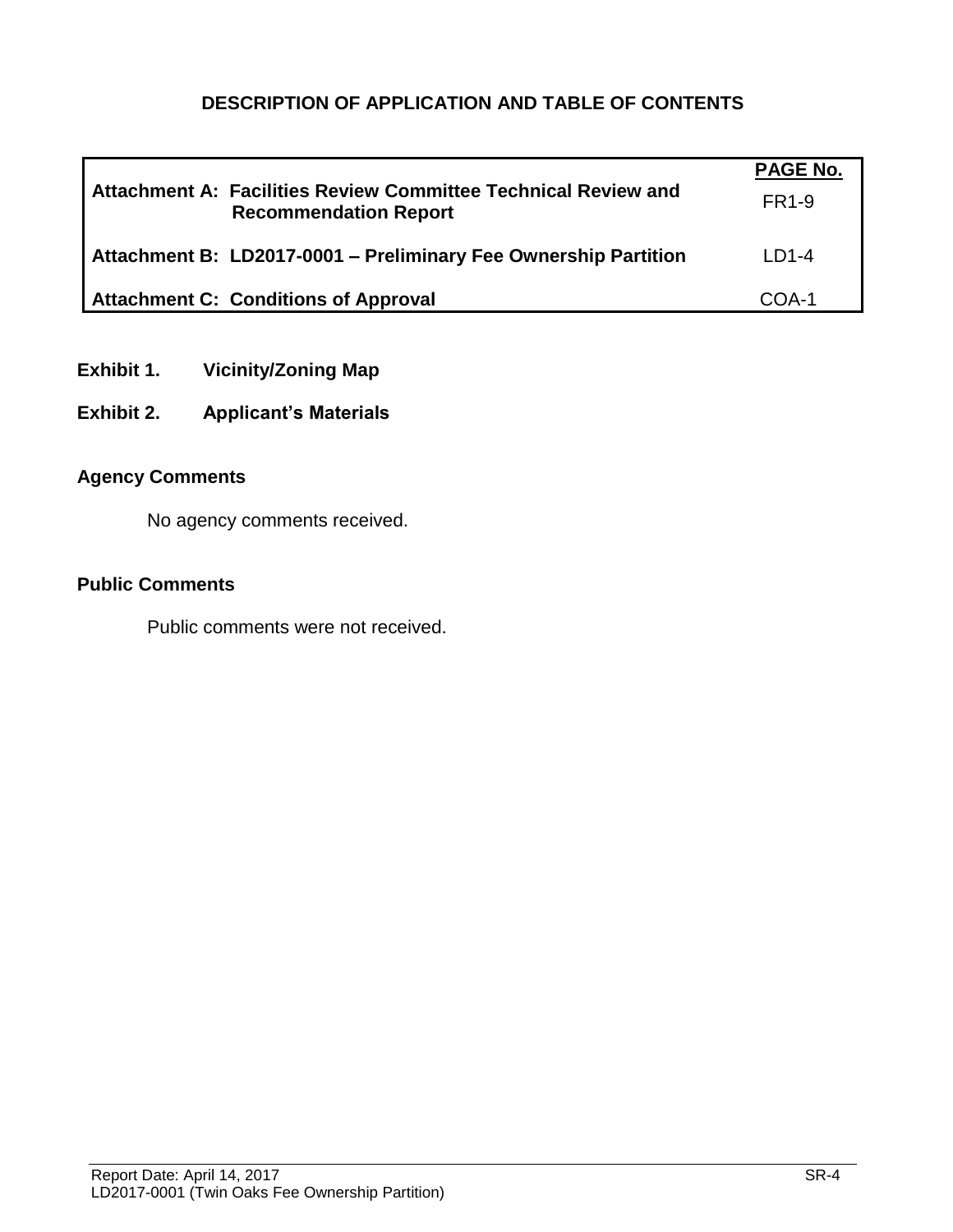# **FACILITIES REVIEW COMMITTEE TECHNICAL REVIEW AND RECOMMENDATIONS Twin Oaks Preliminary Fee Ownership Partition (LD2017-0001)**

## **Section 40.03.1 Facilities Review Committee:**

The Facilities Review Committee has conducted a technical review of the application, in accordance with the criteria contained in Section 40.03 of the Development Code. The Committee's findings and recommended conditions of approval are provided to the decision-making authority. As they will appear in the Staff Report, the Facilities Review Conditions may be re-numbered and placed in different order.

The decision-making authority will determine whether the application as presented meets the Facilities Review approval criteria for the subject application and may choose to adopt, not adopt, or modify the Committee's findings, below.

**The Facilities Review Committee Criteria are reviewed for all criteria that are applicable to the submitted application as identified below:**

#### *A. All critical facilities and services related to the proposed development have, or can be improved to have, adequate capacity to serve the proposed development at the time of its completion.*

Chapter 90 of the Development Code defines "critical facilities" to be services that include public water, public sanitary sewer, storm water drainage and retention, transportation, and fire protection.

#### Public water

The existing development is located within the Tualatin Valley Water District (TVWD). The available service has sufficient capacity to serve the proposed development.

#### Public sanitary sewer

The City of Beaverton provides sanitary sewer service through an 8-inch sewer main in the NW 173rd Avenue right-of-way. Adequate capacity exists to serve the subject site.

#### Storm water drainage, treatment, and detention

Stormwater drainage services are provided by the City of Beaverton, through a manhole connection to a line on the south side of an abutting property, which then connects to a catch basin in NW 173rd Avenue.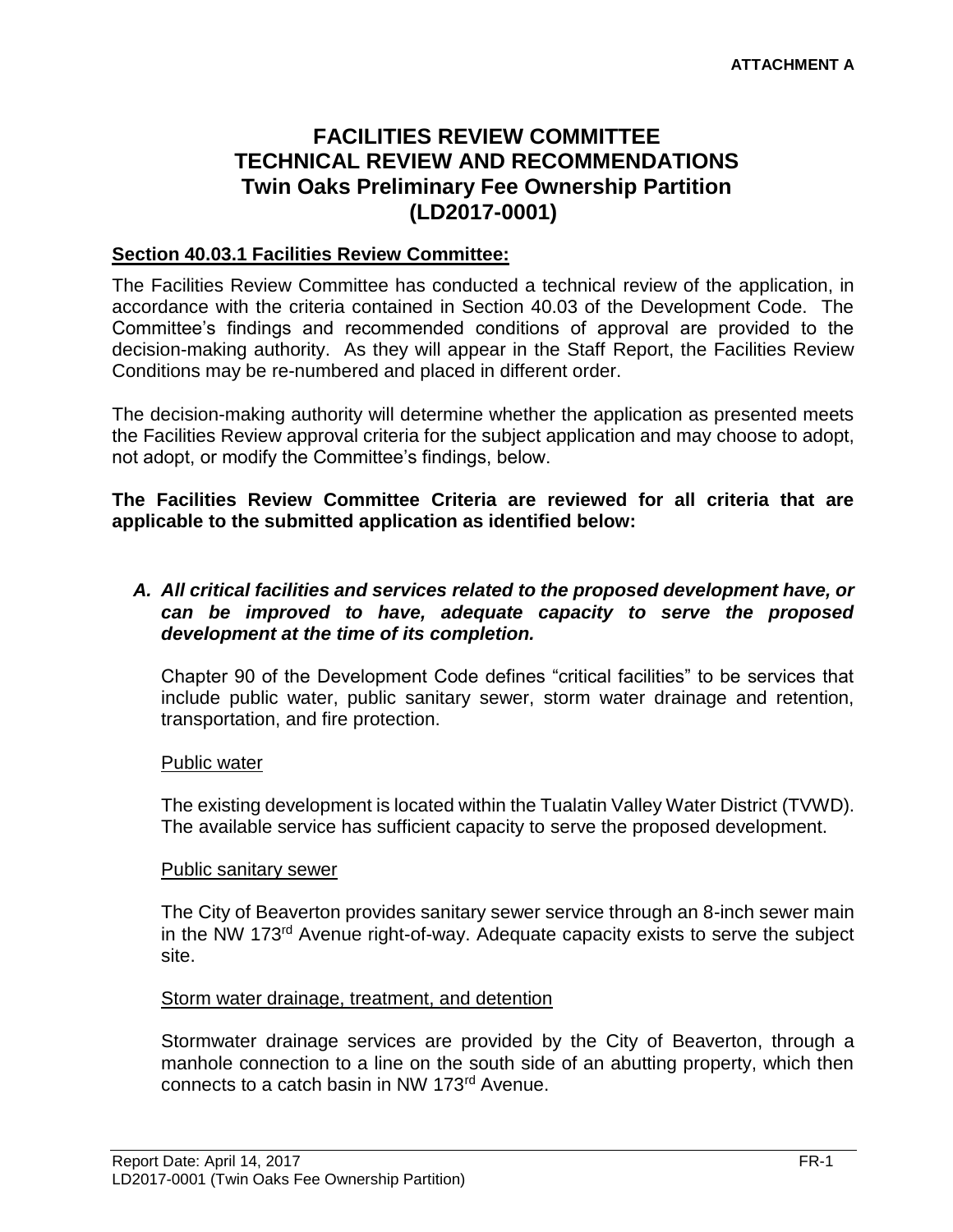The applicant states that all critical facilities exist and are adequately serving the existing lot and can adequately serve the proposed lots. The applicant has submitted a Clean Water Services (CWS) Service Provider Letter (SPL) for the project which states that the proposal will not significantly impact the existing or potentially sensitive area(s) found near the site.

The Committee finds that the existing utilities are adequate in addressing the site's on-site surface water management.

## Fire Protection

Fire protection is provided to the site by Tualatin Valley Fire and Rescue Department (TVF&R). Tualatin Valley Fire & Rescue has received a copy of the submittal and has stated that they have no comments. **Therefore, staff finds that the proposal meets the criterion for approval, subject to conditions of approval.**

*B. Essential facilities and services related to the proposed development are available, or can be made available, with adequate capacity to serve the development prior to its occupancy. In lieu of providing essential facilities and services, a specific plan may be approved if it adequately demonstrates that essential facilities, services, or both will be provided to serve the proposed development within five (5) years of occupancy.*

Chapter 90 of the Development Code defines "essential facilities" to be services that include schools, transit improvements, police protection, and pedestrian and bicycle facilities in the public right-of-way. The applicant's plans and materials were forwarded to the City Transportation staff and Tualatin Valley Fire and Rescue. As noted above, Tualatin Valley Fire and Rescue had no comments.

#### Schools

The subject site is within the Beaverton School District boundaries. The proposal does not include residential development or new dwelling units. Therefore, the proposal is not expected to generate demand for services from the applicable public school system.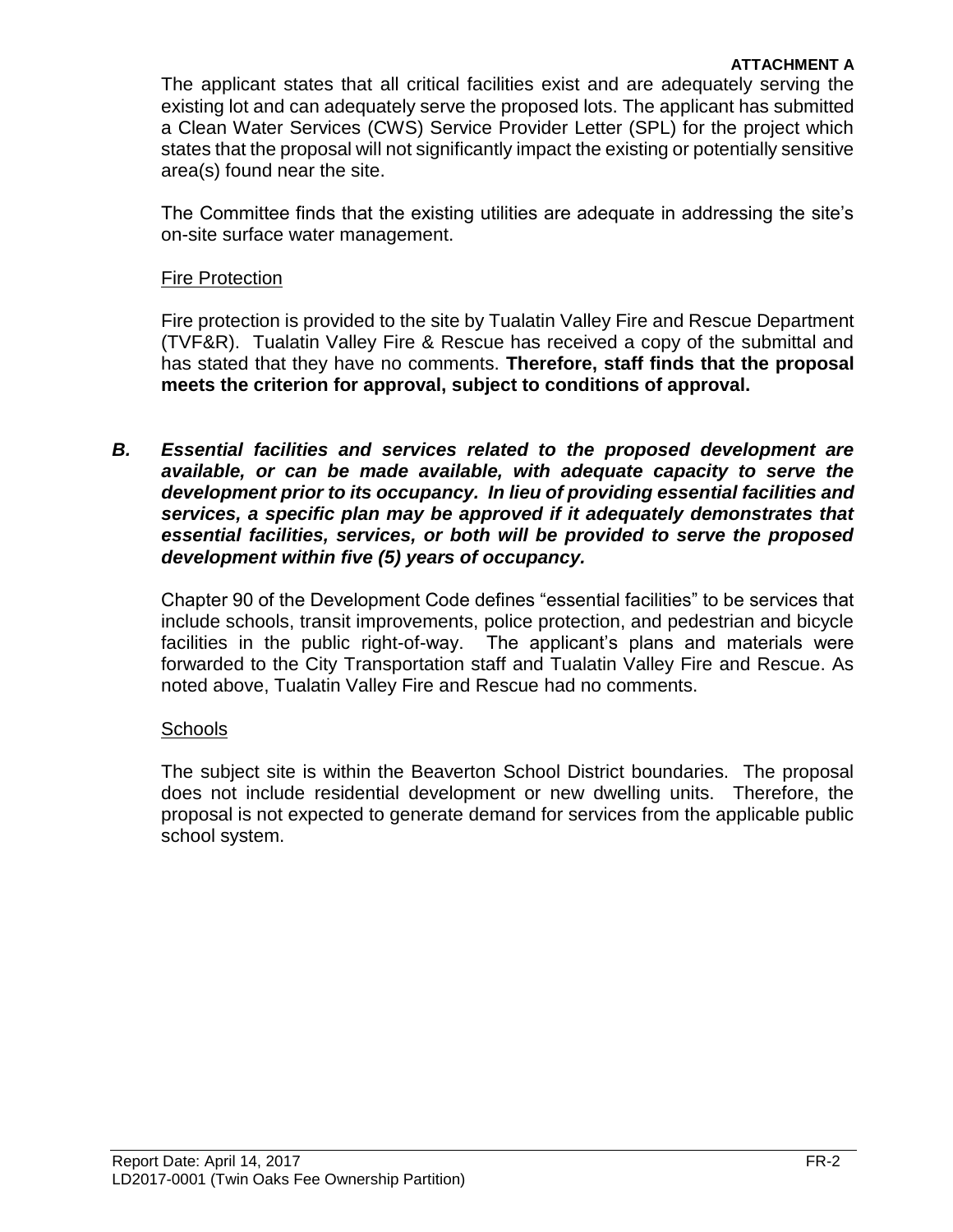#### Transit improvements

Tri-Met provides bus service along NW Cornell Road, approximately 0.14 miles north of the subject site. The proposed Fee Ownership Partition does not warrant additional transit location or capacity.

#### Police Protection

Police protection to the site will be provided by the Beaverton Police Department. The Police Department did not cite any issues or recommendations to the Facilities Review Committee.

#### On-site pedestrian and bicycle facilities in the public right-of-way

The subject site is located within an existing business park. Vehicular, pedestrian, and bicycle access to the site exists off of NW 173<sup>rd</sup> Avenue. Additional access is available through the business park from NW 169<sup>th</sup> Place. Bicycle lanes are currently provided along NW 173rd Avenue. Canyon Road. Public sidewalks also currently exist along NW 173rd Avenue.

The Committee has reviewed the proposal and has found that the essential facilities and services to serve the site are adequate to accommodate the proposal as conditioned.

**Therefore, staff finds that the proposal meets the criterion for approval, subject to the conditions of approval.**

*C. The proposed development is consistent with all applicable provisions of Chapter 20 (Land Uses) unless the applicable provisions are modified by means of one or more applications which shall be already approved or which shall be considered concurrently with the subject application; provided, however, if the approval of the proposed development is contingent upon one or more additional applications, and the same is not approved, then the proposed development must comply with all applicable provisions of Chapter 20 (Land Uses).*

The Fee Ownership Partition proposal does not entail physical development or changes to the site.

**Therefore, staff finds that the approval criterion is not applicable to the proposal.**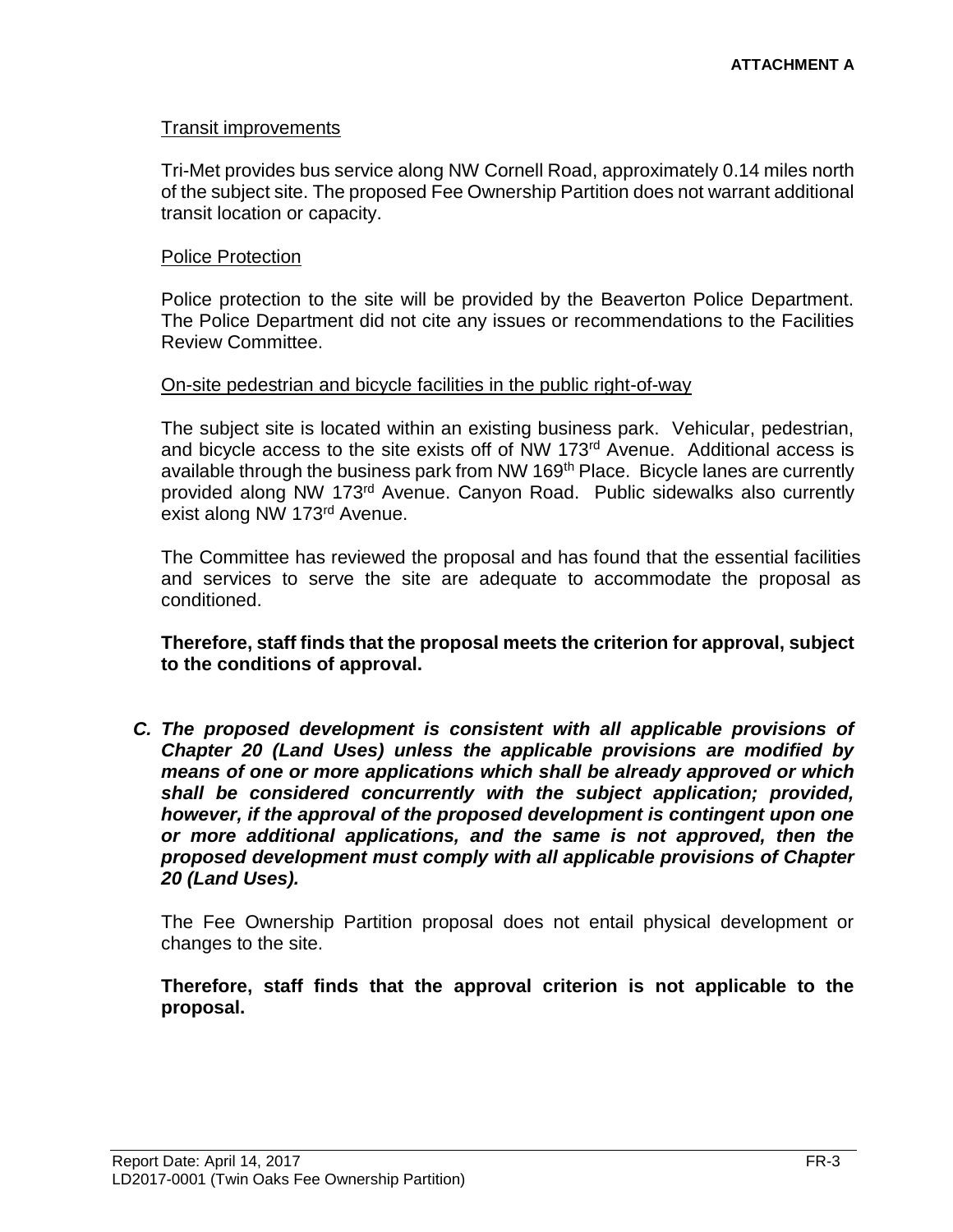*D. The proposed development is consistent with all applicable provisions of Chapter 60 (Special Requirements) and all improvements, dedications, or both, as required by the applicable provisions of Chapter 60 (Special Requirements), are provided or can be provided in rough proportion to the identified impact(s) of the proposed development.*

As mentioned above in response to approval criterion C, the Fee Ownership Partition proposal does not entail physical development or changes to the site.

**Therefore, staff finds that the approval criterion is not applicable to the proposal.** 

*E. Adequate means are provided or can be provided to ensure continued periodic maintenance and necessary normal replacement of the following private common facilities and areas, as applicable: drainage facilities, roads and other improved rights-of-way, structures, recreation facilities, landscaping, fill and excavation areas, screening and fencing, ground cover, garbage and recycling storage areas, and other facilities not subject to maintenance by the City or other public agency.*

The proposal includes a number of features that will require continued maintenance, including paving and landscaping, of common areas. The applicant has submitted a Common Area Use and Maintenance Agreement. The applicant states that this agreement provides and ensures for the continued periodic maintenance and necessary normal replacement of the private common facilities and areas, including drainage facilities, landscaping, screening and fencing, ground cover, garbage and recycling storage area and other facilities not subject to public maintenance.

Staff concurs that the property can be maintained by the property owner in accordance with the requirements of the City of Beaverton.

**Therefore, staff finds that the proposal meets the criterion for approval.**

#### *F. There are safe and efficient vehicular and pedestrian circulation patterns within the boundaries of the development.*

Staff cites the findings for criteria C and D above. Staff finds that existing walkways have safe and efficient vehicular and pedestrian circulation patterns within the boundaries of the development. The applicant is not proposing changes to the existing vehicular and pedestrian circulation areas.

**Therefore, staff finds that the proposal meets the criterion for approval, subject to conditions of approval.**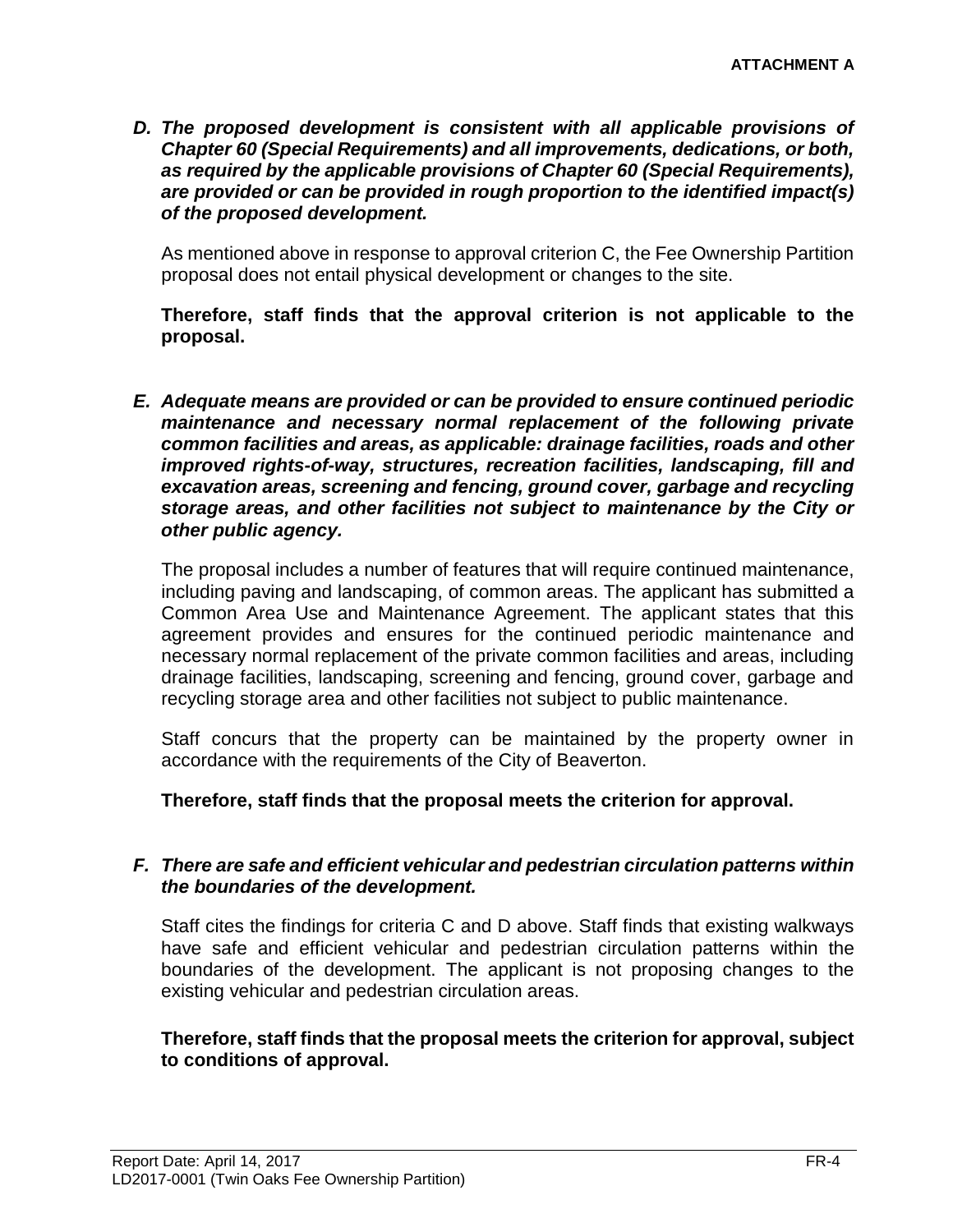#### *G. The development's on-site vehicular and pedestrian circulation systems connect to the surrounding circulation systems in a safe, efficient, and direct manner.*

Staff cites finding for criteria A, B and F above. The existing development abuts NW 173<sup>rd</sup> Avenue and has existing pedestrian and vehicular access along that frontage. Pedestrian connections are provided from the site to the existing sidewalk system. Pedestrian areas through drive aisles are marked by white stripes.

**Therefore, staff finds that the proposal meets the criterion for approval.**

#### *H. Structures and public facilities serving the development site are designed in accordance with adopted City codes and standards and provide adequate fire protection, including, but not limited to, fire flow.*

Fire protection will be provided to the site by Tualatin Valley Fire and Rescue Department (TVF&R). Tualatin Valley Fire & Rescue reviewed the proposal and has not provided comments or conditions of approval. Additionally, staff cites findings for approval criterion C.

**Therefore, staff finds that the proposal meets the criterion for approval, subject to conditions of approval.**

*I. Structures and public facilities serving the development site are designed in accordance with adopted City codes and standards and provide adequate protection from crime and accident, as well as protection from hazardous conditions due to inadequate, substandard or ill-designed development.*

Staff cites findings for approval criterion C. No physical changes to the site are being proposed with the Fee Ownership Partition application.

**Therefore, staff finds that the approval criterion is not applicable to the proposal.** 

*J. Grading and contouring of the development site is designed to accommodate the proposed use and to mitigate adverse effect(s) on neighboring properties, public right-of-way, surface drainage, water storage facilities, and the public storm drainage system.*

No grading is proposed with the Fee Ownership Partition application.

**Therefore, staff finds that the approval criterion is not applicable to the proposal.**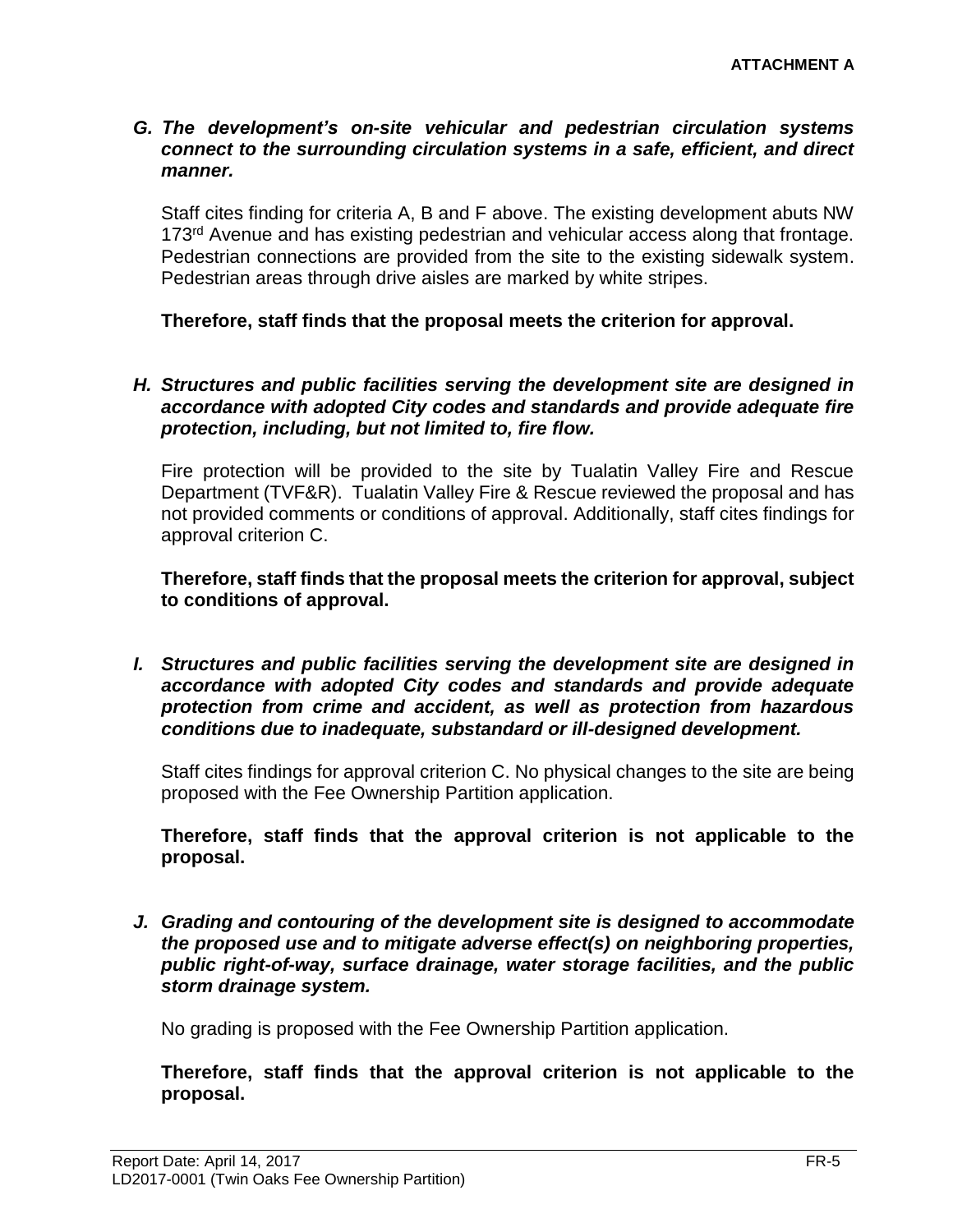#### **ATTACHMENT A** *K. Access and facilities for physically handicapped people are incorporated into the development site and building design, with particular attention to providing continuous, uninterrupted access routes.*

Physical changes and development on the site are not being proposed.

**Therefore, staff finds that the approval criterion is not applicable to the proposal.** 

## *L. The application includes all required submittal materials as specified in Section 50.25.1 of the Development Code.*

The application was submitted on February 8, 2017. The application was deemed complete on February 22, 2017. In the review of the materials during the application review, the Committee finds that all applicable application submittal requirements, identified in Section 50.25.1 are contained within this proposal.

**Therefore, staff finds that the proposal meets the criterion for approval.**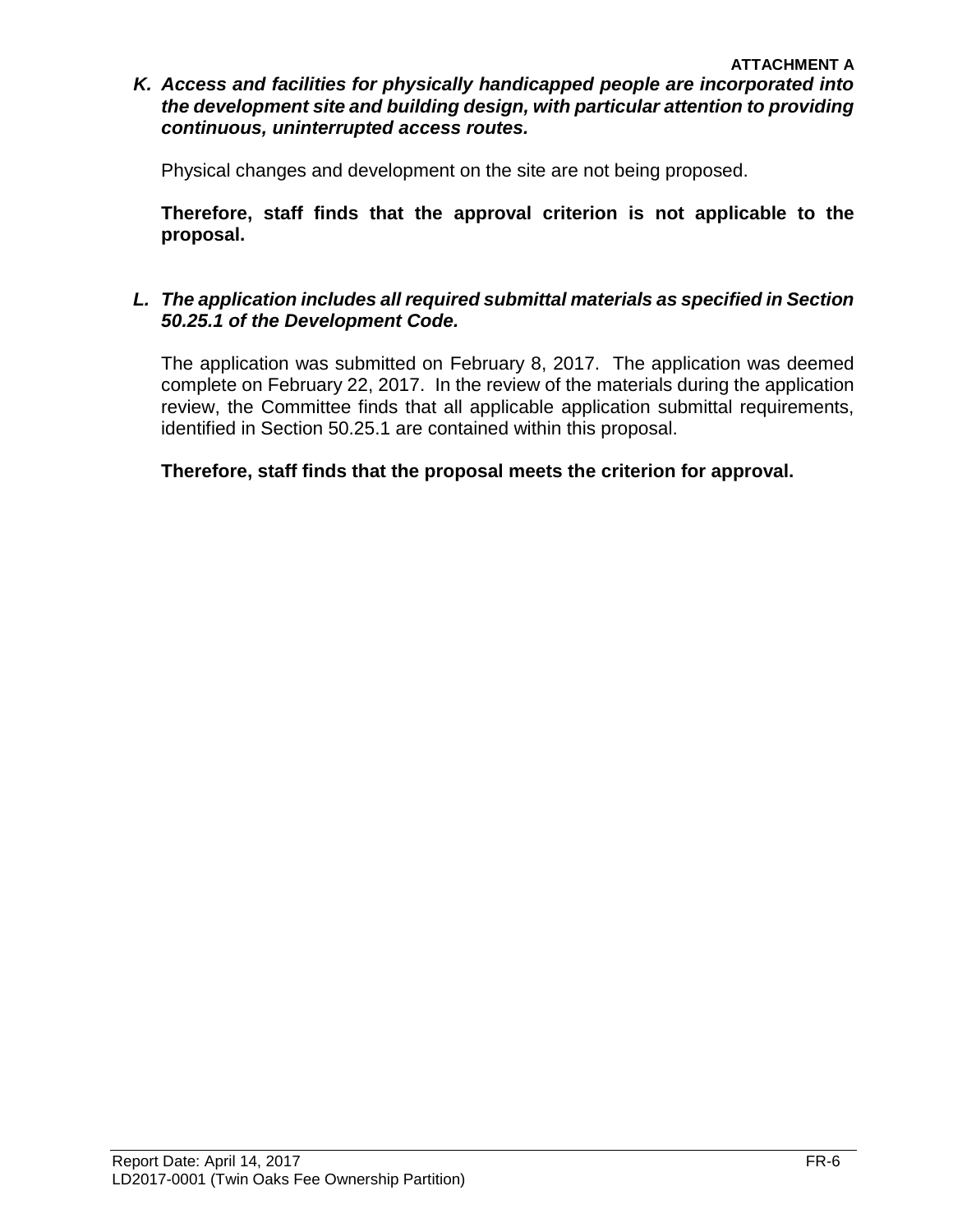# **Code Conformance Analysis Chapter 20 Use and Site Development Requirements Office Industrial (OI) District**

| <b>CODE STANDARD</b>                                      | <b>CODE</b><br><b>REQUIREMENT</b>                                                             | <b>PROJECT PROPOSAL</b>                                                                                                            | <b>MEETS</b><br>CODE? |  |
|-----------------------------------------------------------|-----------------------------------------------------------------------------------------------|------------------------------------------------------------------------------------------------------------------------------------|-----------------------|--|
| Development Code Section 20.15.20 (OI)                    |                                                                                               |                                                                                                                                    |                       |  |
| Use - Permitted                                           | Office                                                                                        | The structure and use is existing. The<br>proposal does not entail changes to<br>either the structure or use.                      | N/A                   |  |
| Use - Permitted                                           | Eating and Drinking<br>Establishment                                                          | The structure and use is existing. The<br>proposal does not entail changes to<br>either the structure or use.                      | N/A                   |  |
| Use - Permitted                                           | <b>Freestanding Retail or</b><br>Service Business up<br>to and Including 5,000<br>square feet | The structure and use is existing. The<br>proposal does not entail changes to<br>either the structure or use.                      | N/A                   |  |
|                                                           | <b>Development Code Section 20.15.15 (OI)</b>                                                 |                                                                                                                                    |                       |  |
| Minimum Parcel Area                                       | <b>None</b>                                                                                   | Lot 1: 17,100 sq. ft.<br>Lot 2: 19,527 sq. ft.<br>Tract A: 51,193 sq. ft.                                                          | <b>Yes</b>            |  |
| <b>Floor Area Ratio</b>                                   | N/A                                                                                           | Lot 1 FAR: 0.75<br>Lot 2 FAR: 0.71                                                                                                 | <b>Yes</b>            |  |
| <b>Minimum Lot Dimensions</b>                             | <b>None</b>                                                                                   | Kroger Parent Parcel:<br>Width: 250.04 ft.<br>Depth: 348.25 ft. and 250 ft.                                                        | <b>Yes</b>            |  |
| Minimum Yard Setbacks                                     |                                                                                               |                                                                                                                                    |                       |  |
| Any yard abutting<br>residential<br>Front<br>Side<br>Rear | 75 ft.<br>35 ft.<br>10 ft.<br>None                                                            | Not abutting residential zone on any<br>side<br>Front: 96.6 ft.<br>Side: 13 ft.<br>Rear: 24.2 ft.                                  | Yes                   |  |
|                                                           |                                                                                               | The parent parcel meets all yard<br>setback standards.                                                                             |                       |  |
| Maximum Building Height                                   | 80'                                                                                           | The applicant states that the existing<br>buildings are less than 80 feet tall and<br>is not proposing to change the<br>buildings. | <b>Yes</b>            |  |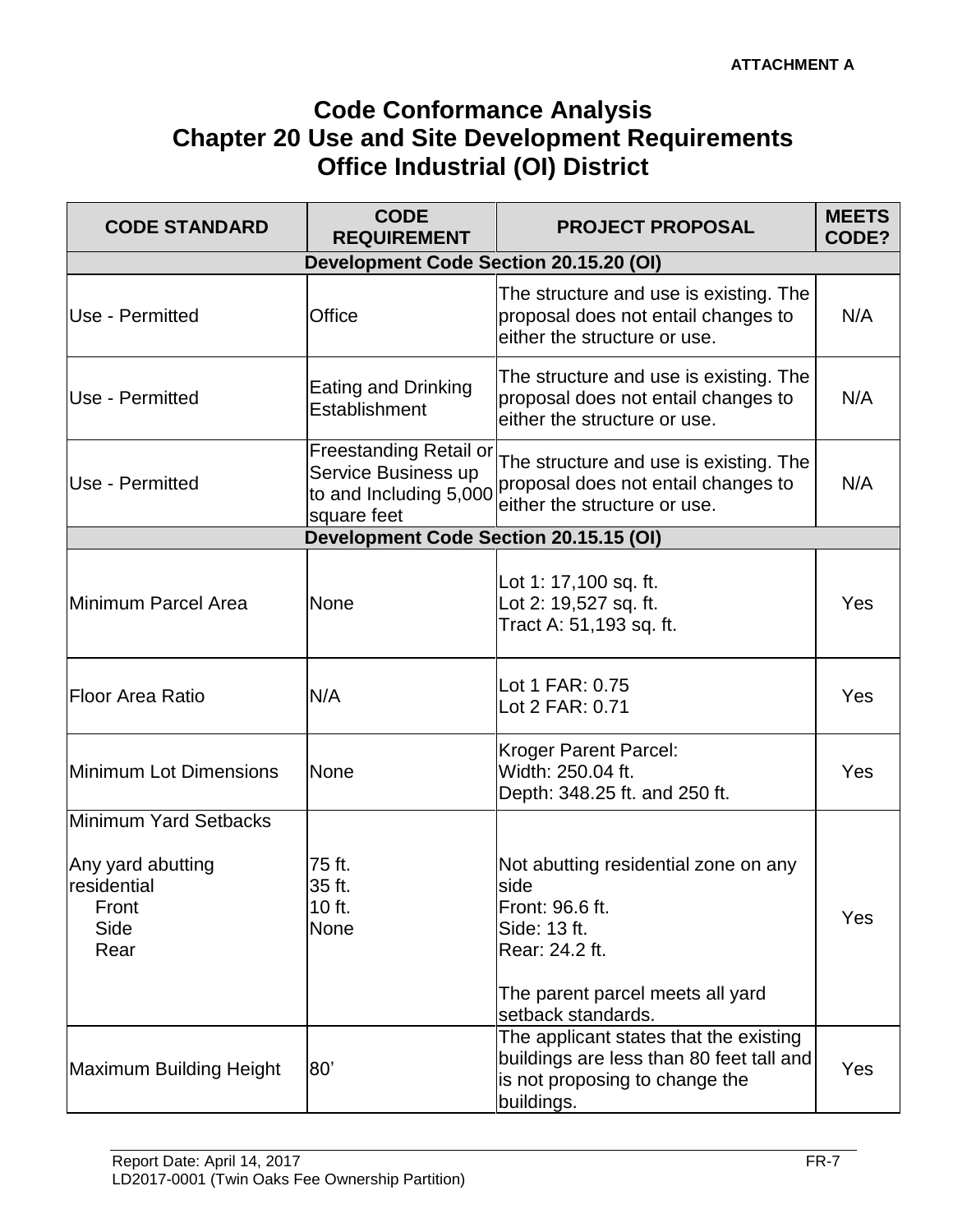# **Chapter 60 Special Requirements**

| <b>CODE</b><br><b>STANDARD</b>                                | <b>CODE REQUIREMENT</b>                                                                                             | <b>PROJECT PROPOSAL</b>                                                                                                      | <b>MEETS</b><br>CODE? |  |
|---------------------------------------------------------------|---------------------------------------------------------------------------------------------------------------------|------------------------------------------------------------------------------------------------------------------------------|-----------------------|--|
| <b>Development Code Section 60.05</b>                         |                                                                                                                     |                                                                                                                              |                       |  |
| Design Review Principles,<br><b>Standards, and Guidelines</b> | Requirements for new<br>development and<br>redevelopment.                                                           | Structures are existing. No<br>new physical development<br>is being proposed on the<br>site.                                 | N/A                   |  |
|                                                               | <b>Development Code Section 60.25</b>                                                                               |                                                                                                                              |                       |  |
| <b>Off-Street Loading</b>                                     | Off-street loading<br>requirements.                                                                                 | Structures are existing. No<br>new physical development<br>is being proposed on the<br>site.                                 | N/A                   |  |
|                                                               | <b>Development Code Section 60.30</b>                                                                               |                                                                                                                              |                       |  |
| <b>Off-street motor</b><br>vehicle parking                    | Off street parking.                                                                                                 | Structures and parking are<br>existing. No new physical<br>development or<br>modifications to the site is<br>being proposed. | N/A                   |  |
| <b>Required Bicycle Parking</b>                               | Requirements pertaining to the<br>minimum number of required<br>short term and long term<br>bicycle parking spaces. | Structures and parking are<br>existing. No new physical<br>development or<br>modifications to the site is<br>being proposed. | Yes                   |  |
| <b>Development Code Section 60.40</b>                         |                                                                                                                     |                                                                                                                              |                       |  |
| <b>Sign Regulations</b>                                       | Requirements pertaining to the<br>size and location of signs                                                        | Signs are not approved<br>through the Design Review<br>process. Proposal does not<br>include signage.                        | N/A                   |  |
| <b>Development Code Section 60.55</b>                         |                                                                                                                     |                                                                                                                              |                       |  |
| <b>Transportation Facilities</b>                              | Regulations pertaining to the<br>construction or reconstruction<br>of transportation facilities.                    | Structures and parking are<br>existing. No new physical<br>development or<br>modifications to the site is<br>being proposed. | N/A                   |  |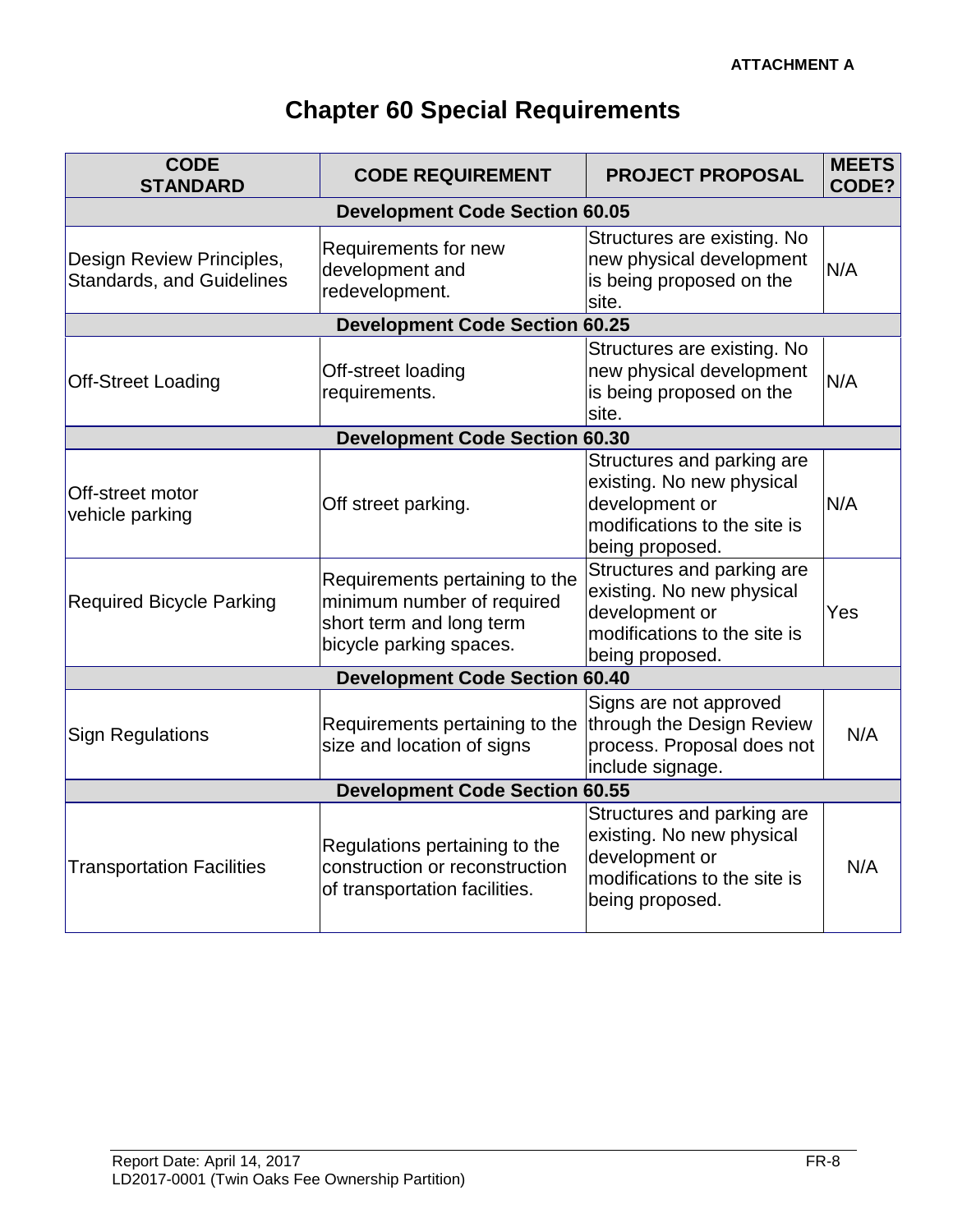| <b>Development Code Section 60.60</b> |                                                                                                                                                                                                             |                                                                                                                                     |     |
|---------------------------------------|-------------------------------------------------------------------------------------------------------------------------------------------------------------------------------------------------------------|-------------------------------------------------------------------------------------------------------------------------------------|-----|
| Trees & Vegetation                    | <b>Regulations</b><br>pertaining to the<br>removal and<br>preservation of trees.                                                                                                                            | Removal of trees is<br>not being proposed.                                                                                          | N/A |
|                                       | <b>Development Code Section 60.65</b>                                                                                                                                                                       |                                                                                                                                     |     |
| <b>Utility Undergrounding</b>         | All existing overhead<br>utilities and any new<br>utility service lines<br>within the project and<br>along any existing<br>frontage, except high<br>voltage lines (>57kV)<br>must be placed<br>underground. | Structures and<br>parking are existing.<br>No new physical<br>development or<br>modifications to the<br>site are being<br>proposed. | N/A |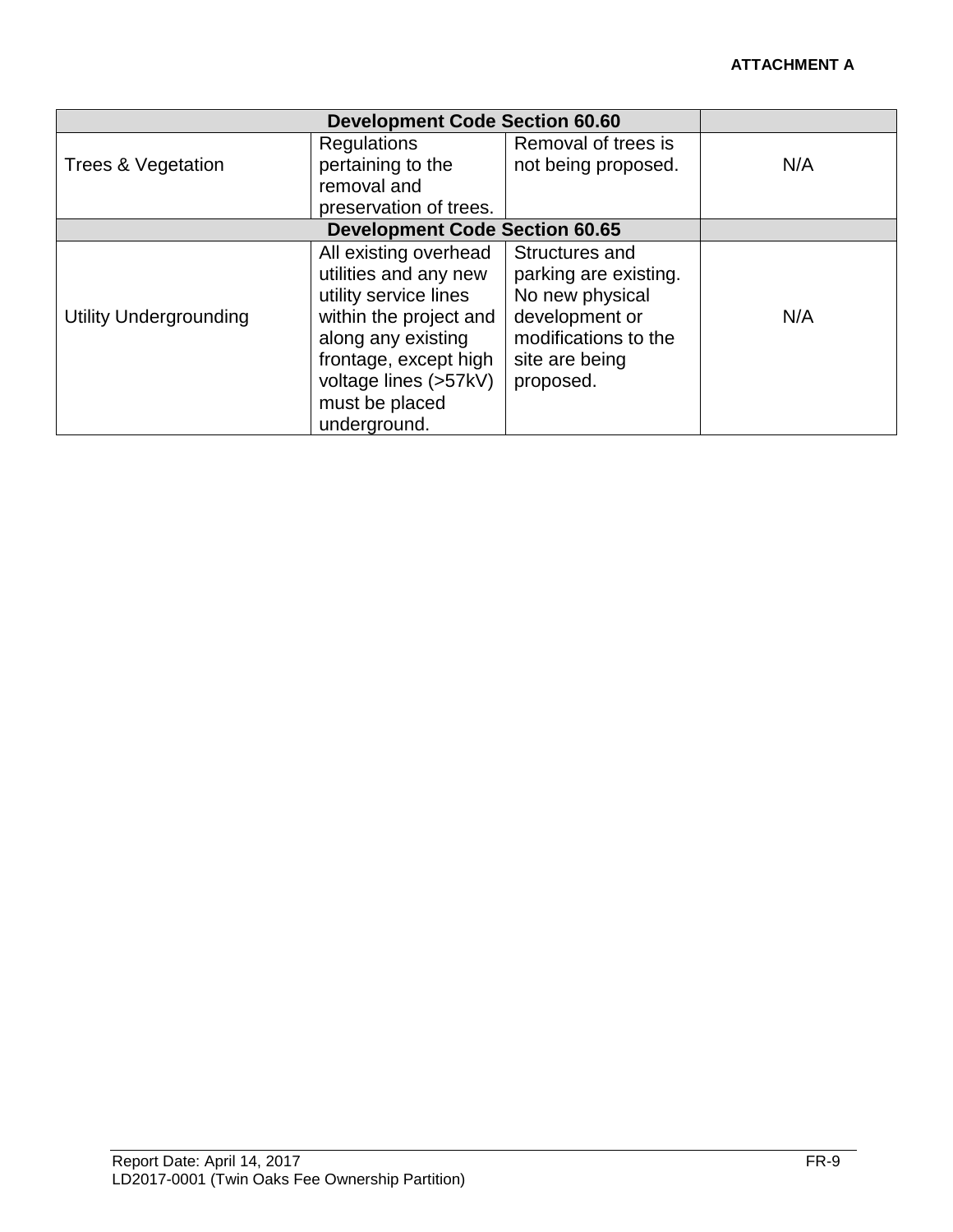#### **LD2015-0015 ANALYSIS AND FINDINGS FOR PRELIMINARY FEE OWNERSHIP PARTITION**

#### **Section 40.45.05 Land Division Applications; Purpose**

*The purpose of the Land Division applications is to establish regulations, procedures, and standards for the division or reconfiguration of land within the City of Beaverton.* 

## **Section 40.45.15.6.A Preliminary Fee Ownership Partition**

- A. Threshold. An application for Preliminary Fee Ownership Partition shall be required when the following threshold applies:
	- *1. The creation of up to and including three (3) new parcels from at least one (1) lot of record in one (1) calendar year in a Commercial, Industrial or Multiple Use zone, where one or more of the proposed parcels does not meet one or more of the setback, lot coverage, floor area ratio, and/or lot dimension standards of Chapter 20 (Land Uses), as applicable and where modification to the same standard(s) is not requested through another type of application.*

## **Section 40.45.15.6.C Approval Criteria**

In order to approve a Preliminary Fee Ownership Partition application, the decision making *authority shall make findings of fact based on evidence provided by the applicant demonstrating that all the following criteria are satisfied:*

*1. The application satisfies the threshold requirements for a Preliminary Fee Ownership Partition application. If the parent parcel is subject to a pending Legal Lot Determination under Section 40.47., further division of the parent parcel shall not proceed until all the provisions of Section 40.47.15.1.C have been met.*

The applicant proposes to divide an existing legal lot, within an industrial zone where two of the proposed parcels will not meet all of the front and side setbacks. There are two (2) existing structures on the lot, identified as Building 5 and Building 6 on the applicant's submitted plans. The proposal does not include modifications to the structures, but rather establishes separate lots (Lot 1 and Lot 2) for each building surrounded by one unbuildable tract (Tract A) intended for shared use and ownership. Proposed Lots 1 and 2 will not meet side and rear yard setbacks, however the parent parcel (Lot 13 of Quadrant Business Campus) will still meet all setback standards for the Office Industrial zone, meeting threshold 1 for a Preliminary Fee Ownership Partition.

## **Therefore, staff finds that the proposal meets the criterion for approval.**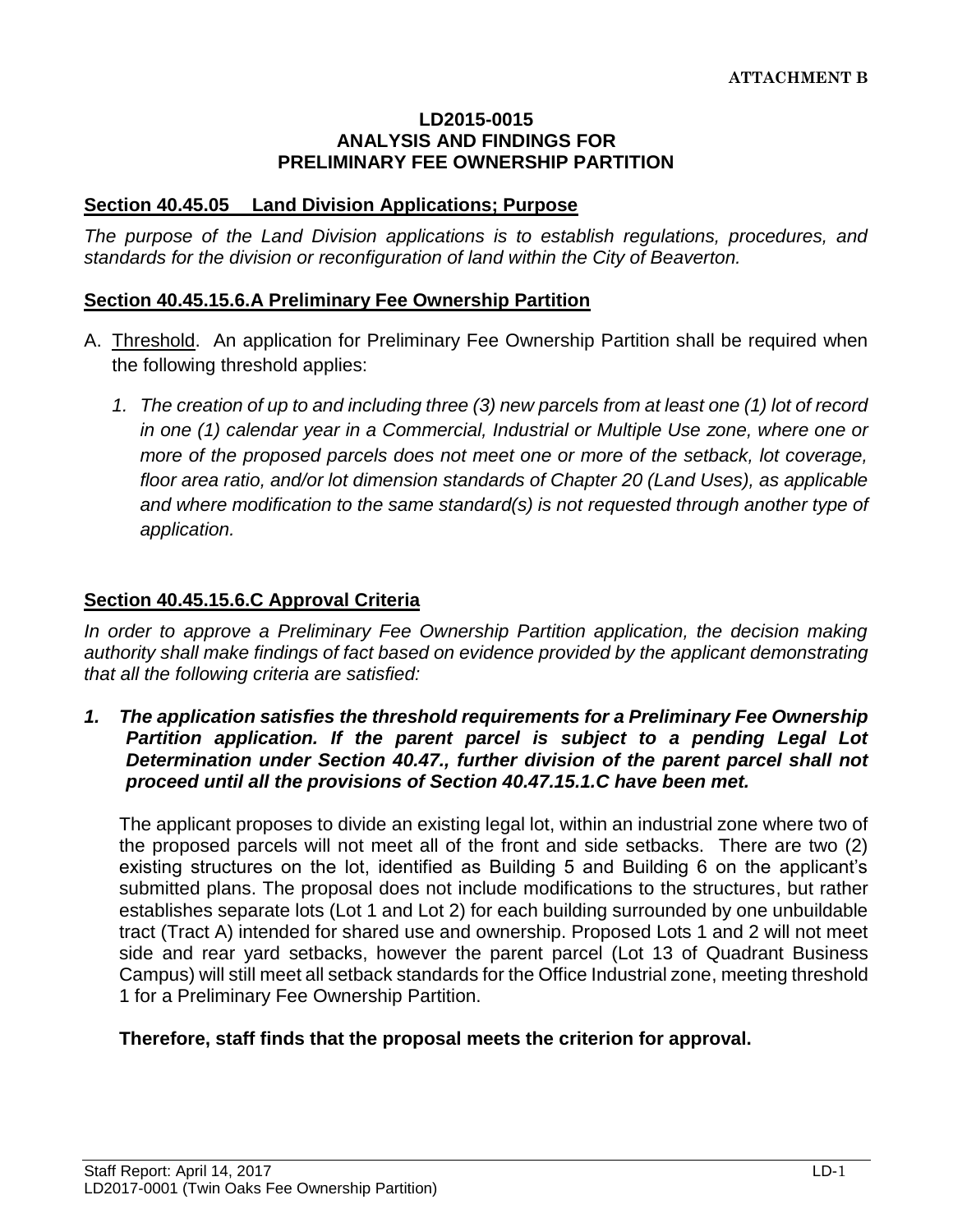#### *2. All City application fees related to the application under consideration by the decision making authority have been submitted.*

The applicant has paid the required application fee for a Preliminary Fee Ownership Partition application.

#### **Therefore, staff finds that the proposal meets the criterion for approval.**

*3. The proposed development does not conflict with any existing City approval, except the City may modify prior approvals through a Preliminary Fee Ownership Partition process to comply with current Code standards and requirements.*

The subject site is currently developed, with two (2) buildings on site. The Preliminary Fee Ownership Partition will establish two (2) separate lots, one for each building, and one common tract for parking, landscaping, access and utilities. The proposed application will not affect or modify any current or previous land use approvals.

#### **Therefore, staff finds that the proposal meets the criterion for approval.**

*4. The parent parcel shall meet the minimum setback requirements for the applicable zoning district unless the setback is subject to an Adjustment, Variance, Flexible Setback, or Zero Side Yard Setback for a proposed Non-Residential Land Division application which shall be considered concurrently with the subject proposal.*

The Office Industrial (OI) zoning district does not have a minimum rear yard setback but the parent parcel meets the ten (10) foot side setback and 35-foot front setback standards. The applicant has not submitted an Adjustment, Variance, Flexible Setback or Zero Side Yard Setback application.

**Therefore, staff finds that the proposal meets the criterion for approval.**

#### *5. The proposal does not create a parcel which will have more than one (1) zoning designation.*

All the subject area is zoned Office Industrial (OI). All created parcels will retain the OI zoning designation.

**Therefore, staff finds that the proposal meets the criterion for approval.**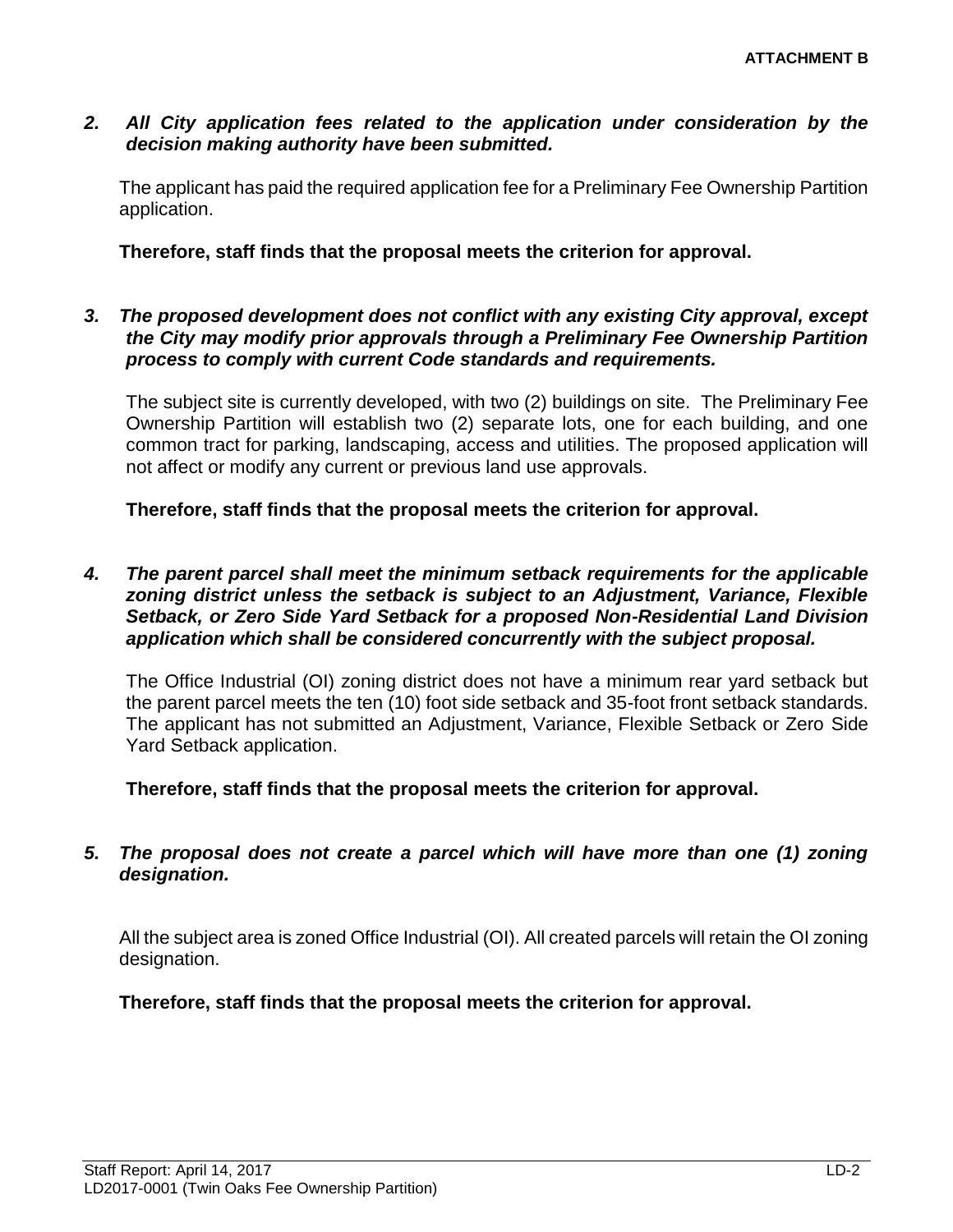#### *6. Applications and documents related to the request requiring further City approval shall be submitted to the City in the proper sequence.*

The applicant submitted the application for a Preliminary Fee Ownership Partition on February 8, 2017 and was deemed complete on February 22, 2017. No other applications are required of the applicant for this stage of City approvals.

#### **Therefore, staff finds that the proposal meets the criterion for approval.**

#### **RECOMMENDATION**

Based on the facts and findings presented, staff recommends **APPROVAL** of **LD2017-0001 (Twin Oaks Fee Ownership Partition),** subject to the applicable conditions identified in Attachment C.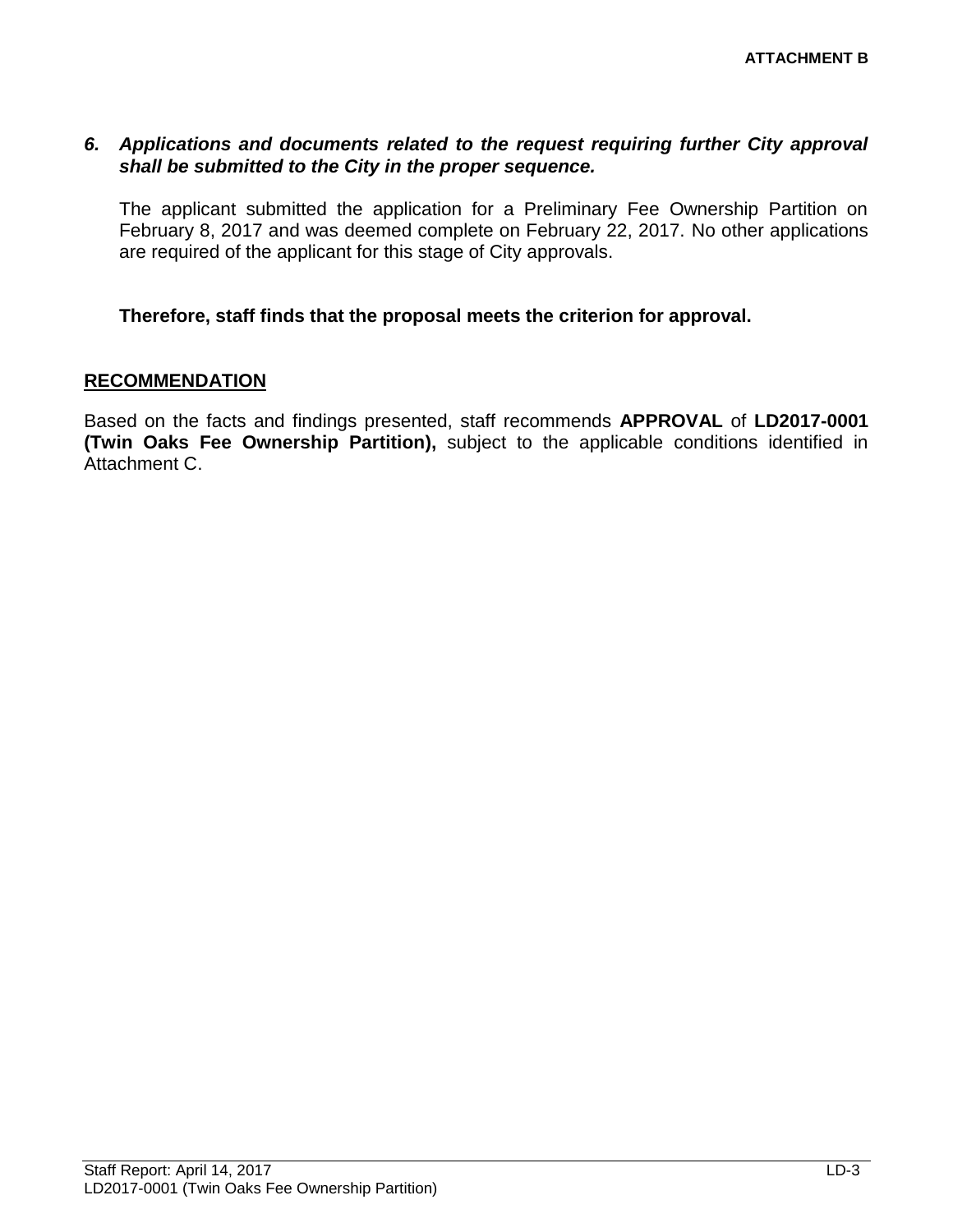# **Land Division Standards Code Conformance Analysis**

| <b>CODE</b><br><b>STANDARD</b>                       | <b>CODE REQUIREMENT</b>                                                                                                                                                                                                             | <b>PROJECT PROPOSAL</b>                                                                                | <b>MEETS</b><br>CODE? |  |
|------------------------------------------------------|-------------------------------------------------------------------------------------------------------------------------------------------------------------------------------------------------------------------------------------|--------------------------------------------------------------------------------------------------------|-----------------------|--|
| <b>Grading Standards</b>                             |                                                                                                                                                                                                                                     |                                                                                                        |                       |  |
| 60.15.10.1<br>Applicability                          | Grading standards apply to all land<br>divisions where grading is proposed<br>but do not supersede Section<br>60.05.25 Design Review.                                                                                               | The proposal is does not include<br>development. No grading is<br>proposed.                            | N/A                   |  |
| 60.15.10.2.A-C<br>Exemptions                         | Exemptions include: Public right-of-<br>way, storm water detention facilities,<br>grading adjacent to an existing public-<br>right of way which results in a finished<br>grade below the elevation of the<br>adjacent right-of-way. | Grading is no proposed.                                                                                | N/A                   |  |
| 60.15.10.3.A<br>0-5 Feet From Property<br>Line       | Maximum of two (2) foot slope<br>differential from the existing or<br>finished slope of the abutting<br>property.                                                                                                                   | The subject site does not abut a<br>residentially zoned property and<br>grading is not being proposed. | N/A                   |  |
| 60.15.10.3.B<br>5-10 Feet From Property<br>Line      | Maximum of four (4) foot slope<br>differential from the existing or<br>finished slope of the abutting<br>property.                                                                                                                  | The subject site does not abut a<br>residentially zoned property and<br>grading is not being proposed. | N/A                   |  |
| 60.15.10.3.C<br>10-15 Feet From Property<br>Line     | Maximum of six (6) foot slope<br>differential from the existing or<br>finished slope of the abutting<br>property.                                                                                                                   | The subject site does not abut a<br>residentially zoned property and<br>grading is not being proposed. | N/A                   |  |
| 60.15.10.3.D<br>15-20 Feet From Property<br>Line     | Maximum eight (8) foot slope<br>differential from the existing or<br>finished slope of the abutting<br>property.                                                                                                                    | The subject site does not abut a<br>residentially zoned property and<br>grading is not being proposed. | N/A                   |  |
| 60.15.10.3.E<br>20-25 Feet From Property<br>Line     | Maximum ten (10) foot slope<br>differential from the existing or<br>finished slope of the abutting<br>property.                                                                                                                     | The subject site does not abut a<br>residentially zoned property and<br>grading is not being proposed. | N/A                   |  |
| 60.15.10.3.F<br>Pre-development slope                | Where a pre-development slope<br>exceeds one or more of the standards<br>in subsections 60.15.10.3.A-E, the<br>slope after grading shall not exceed<br>the pre-development slope                                                    | The subject site does not abut a<br>residentially zoned property and<br>grading is not being proposed. | N/A                   |  |
| <b>Significant Trees and Groves</b>                  |                                                                                                                                                                                                                                     |                                                                                                        |                       |  |
| 60.15.10.4<br><b>Significant Trees and</b><br>Groves | Standards for grading within 25 feet of There are no significant trees or<br>significant trees or groves.                                                                                                                           | groves on site.                                                                                        | N/A                   |  |